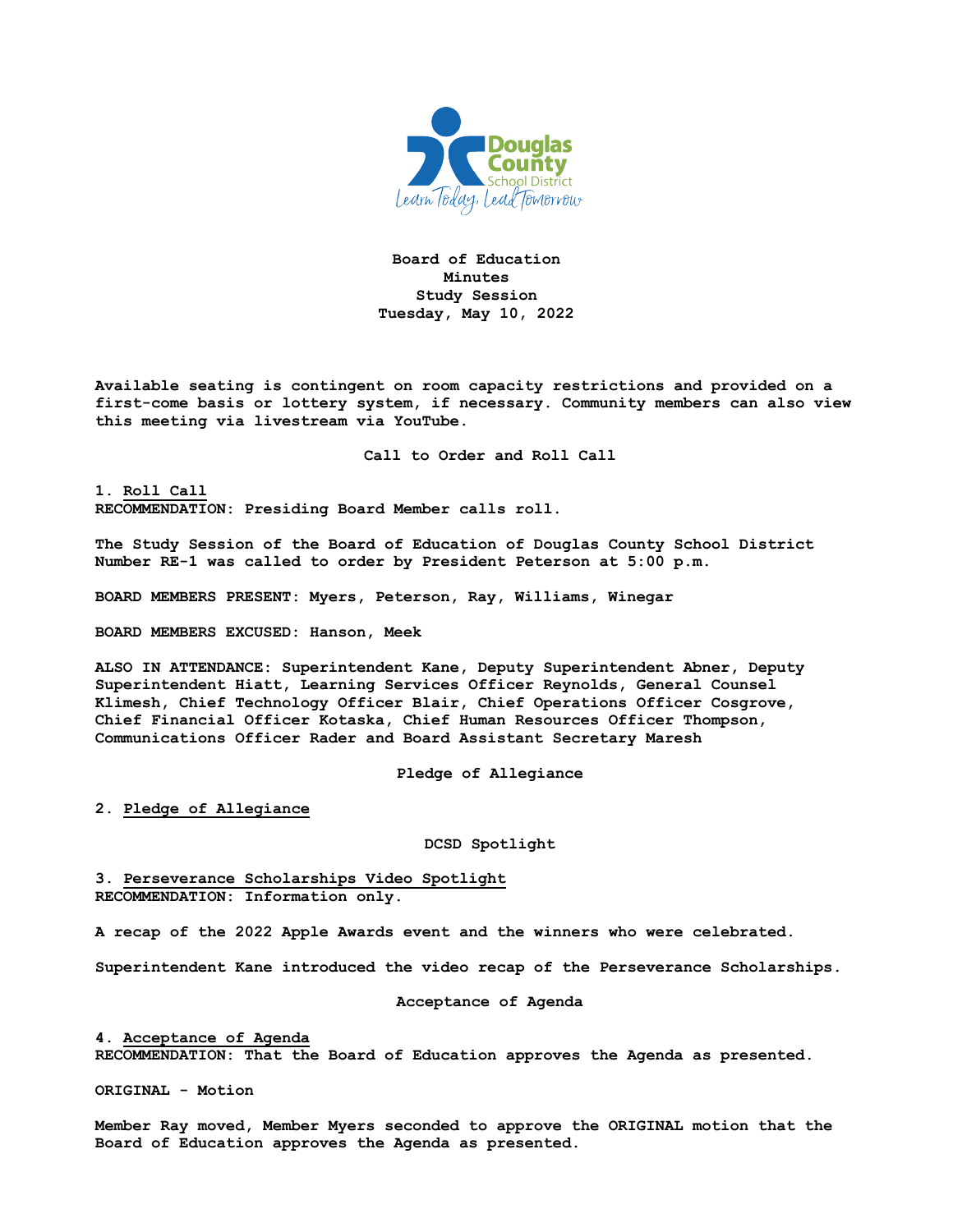**Board of Education Minutes April 12, 2022 Page 2 of 6** 

**Myers, aye; Peterson, aye; Ray, aye; Williams, aye; Winegar, aye.** 

**Upon a roll call vote being taken, the vote was: Aye: 5 Nay: 0. The motion carried 5 - 0.**

#### **Study/Work Session**

**5. Study Advisory Group Reports (90 minutes) RECOMMENDATION: Information only.**

• **Attachment #1: 05.10.2022 SAG 2022 End of Year Presentation**

**The Board will hold discussion with Student Advisory Group representatives who will provide reports on the following topics:** 

- **Topic 1: Student Grievances**
- **Topic 2: Mental Health**
- **Topic 3: Hands-On Learning**
- **Topic 4: Policy Review**
- **Topic 5: Diversity and Equity**
- **Topic 6: School Safety**
- **Topic 7: Technology**
- **Topic 8: Financial Literacy**
- **Topic 9: Environmental Sustainability**

**Student Advisory Group students provided presentations regarding the following topics:**

- **Topic 1: Student Grievances**
- **Topic 2: Mental Health**

**President Peterson called for a recess at 5:41 p.m. and reconvened the Study Session at 5:49 p.m.**

**Director Hanson entered the meeting at 6:09 p.m.**

- **Topic 3: Hands-On Learning**
- **Topic 4: Policy Review**
- **Topic 5: Diversity and Equity**
- **Topic 6: School Safety**
- **Topic 7: Technology**
- **Topic 8: Financial Literacy (to be presented at a later date)**
- **Topic 9: Environmental Sustainability**

## **Adoption of Consent Agenda**

**6. Adoption of Consent Agenda: Staff Recommendations, Detailed in Agenda Items #7-#9 Organized for Board of Education Block Approval**

**RECOMMENDATION: That the Board of Education adopts the Consent Agenda as presented:**

- **#7 Approval of Resolutions for Renewal of Employment**
- **#8 Approval of SY 2021-2022 Third Quarter Financials**
- **#9 Approval of JQ-E Appendix A Student Fee Schedule**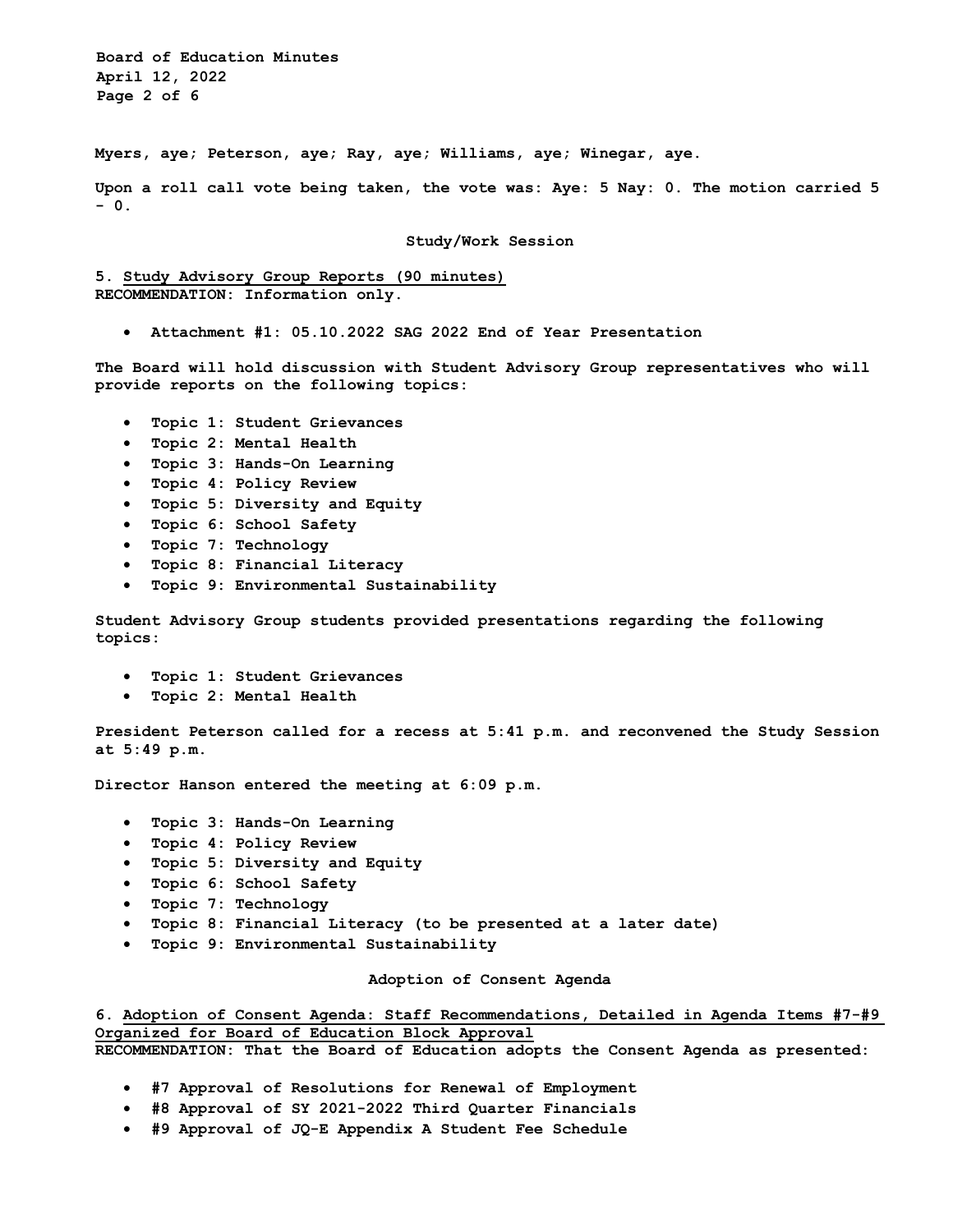**Board of Education Minutes April 12, 2022 Page 3 of 6** 

**ORIGINAL - Motion** 

**Member Ray moved, Member Williams seconded to approve the ORIGINAL motion that the Board of Education adopts the Consent Agenda as presented:** 

- **#7 Approval of Resolutions for Renewal of Employment**
- **#8 Approval of SY 2021-2022 Third Quarter Financials**
- **#9 Approval of JQ-E Appendix A Student Fee Schedule**

**Hanson, aye; Myers, aye; Peterson, aye; Ray, aye; Williams, aye; Winegar, aye.** 

**Upon a roll call vote being taken, the vote was: Aye: 6 Nay: 0. The motion carried 6 - 0.**

### **7. Approval of Resolutions for Renewal of Employment**

**RECOMMENDATION: That the Board of Education approve the Resolutions as presented for Administrators, Professional, Technical, Classified At-Will, and Renewal of Probationary and Non-Probationary Licensed Teachers under adoption of Consent Agenda.**

- **Attachment #1: Resolution Regarding Contract Renewal for Licensed Employees**
- **Attachment #2: Attachment A Licensed Renewal CONFIDENTIAL**
- **Attachment #2A: Attachment A Licensed Renewal CONFIDENTIAL Updated 050922**
- **Attachment #3: Resolution Regarding the Displacement of Non-Probationary Licensed Employees 2022-23**
- **Attachment #4: Attachment B Non-Probationary Licensed CONFIDENTIAL**
- **Attachment #5: Resolution Regarding the Non-Renewal of Probationary Licensed Employee Contracts 2022-23**
- **Attachment #6: Attachment C Non-Probationary Displaced CONFIDENTIAL**
- **Attachment #6A: Attachment C Non-Probationary Displaced CONFIDENTIAL Updated 050922**
- **Attachment #7: Resolution Concerning Administrators, Professional and Technical Employees**
- **Attachment #8: Resolution Concerning Classified At-Will Employees**
- **Attachment #9: Licensed Employee Contract Form (2022-23)**
- **Attachment #10: Licensed Employee OYO Contract Form(2022-23)**
- **Attachment #11: 110 Post-Retirement Employment Agreement (2022-23)**
- **Attachment #12: 140 Post-Retirement Employment Agreement (2022-23)**

**Annually, the Board of Education is required by state statute to renew and non-renew contracts for Teachers, Administrators, Professional/Technical and Classified employees before June 1.** 

#### **8. Approval of SY 2021-2022 Third Quarter Financials**

**RECOMMENDATION: That the Board of Education accepts the School Year 2021-2022 Third Quarter Financials under adoption of Consent Agenda.**

• **Attachment #1: 2021-2022 Third Quarter Financials 5\_10\_22**

**The School Year 2021-2022 Third Quarter Financials presented for review. This report is in compliance with Colorado State Statute and District Policy. The report includes information for all District funds inclusive of a comparison from prior year versus current year.**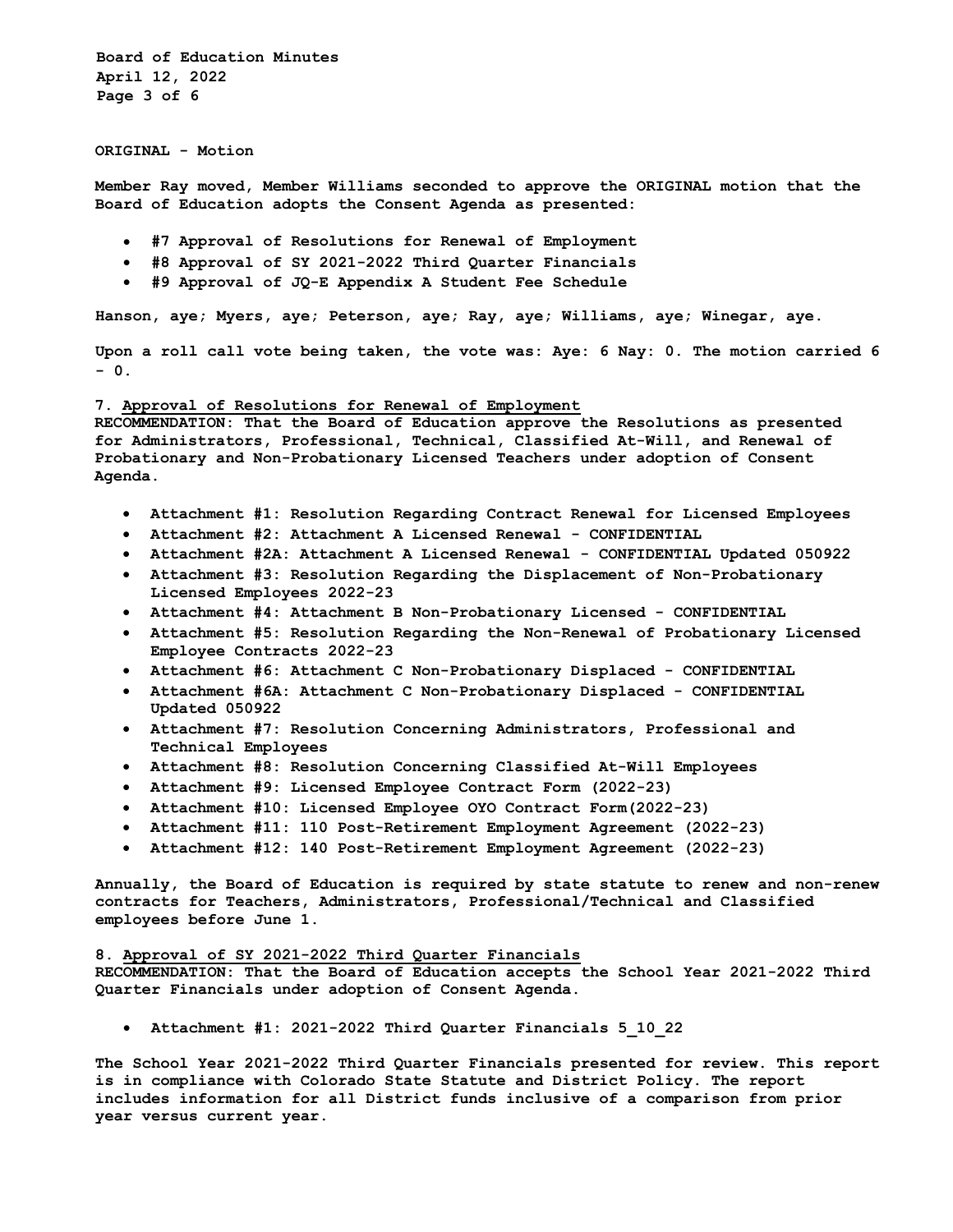**Board of Education Minutes April 12, 2022 Page 4 of 6**

**9. Approval of JQ-E Appendix A Student Fee Schedule**

**RECOMMENDATION: That the Board of Education approve JQ-E Student Fees Appendix A FY 2022-2023 under adoption of Consent Agenda.** 

• **Attachment #1: JQ-E Student Fees Appendix A FY 2022-2023**

**Requesting Board of Education approval of JQ-E Student Fees Appendix A for the 2022- 2023 school year.** 

**Adoption of Joint Motion Agenda**

#### **10. Approval of Minutes**

**RECOMMENDATION: That the Board of Education approve the Board minutes as presented.**

- **Attachment #1: 03.11.2022 Meeting Minutes\_Unofficial**
- **Attachment #2: 03.22.2022 Meeting Minutes\_Unofficial**
- **Attachment #3: 03.29.2022 Meeting Minutes\_Unofficial**
- **Attachment #4: 04.12.2022 Meeting Minutes\_Unofficial**

**ORIGINAL - Motion** 

**Member Ray moved, Member Hanson seconded to approve the ORIGINAL motion that the Board of Education approve the Board minutes as presented.** 

**Hanson, aye; Myers, aye; Peterson, aye; Ray, aye; Williams, aye; Winegar, aye.** 

**Upon a roll call vote being taken, the vote was: Aye: 6 Nay: 0. The motion carried**   $6 - 0.$ 

**Board of Education Reports** 

**11. President Reports RECOMMENDATION: Information only.**

**President Peterson advised:** 

- **May 24, 2022 at 5:00 p.m. Special Board Meeting**
- **May 12, 2022 at 11:30 a.m. Board Agenda Planning Meeting**
- **Kendrick Castillo Naming Committee Board liaison requested; President Peterson volunteered**

**12. Vice President Reports RECOMMENDATION: Information only.**

**Vice President provided an update regarding the Long Range Planning Committee and the Mill Bond Exploratory Ad Hoc Committee.**

**13. Board Directors: Announcements and Comments RECOMMENDATION: Information only.**

**Director Winegar provided an update regarding the Fiscal Oversight Committee.**

**Director Ray acknowledged and expressed condolences for the Bret Weller family.**

**Convene in Executive Session**

**14. Convene in Executive Session (a closed session)**

**RECOMMENDATION: That the Board of Education adjourn the Study Session and convene in Executive Session (a closed session) for purposes of consideration of real estate**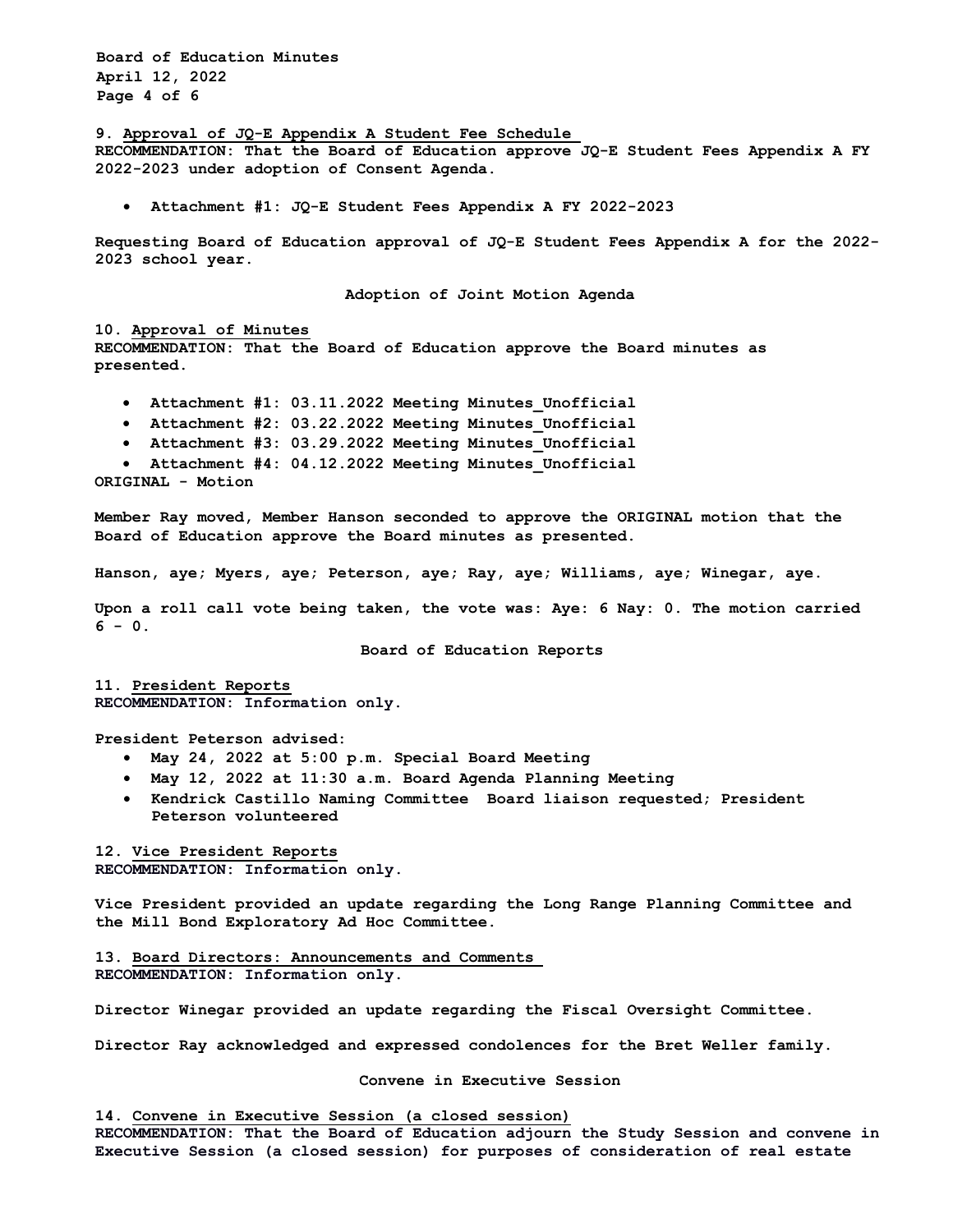**Board of Education Minutes April 12, 2022 Page 5 of 6** 

**matter(s) pursuant to C.R.S. § 24-6-402(4)(a) involving the transfer or sale of real property regarding the following sites: Toepfer Park property located at or about 9350 Venneford Ranch Road, Highlands Ranch, Colorado and Sweetwater Park property located at or about 8300 ½ Sweet Water Road, Lone Tree, Colorado, and, holding conference with the District's attorney(s) to receive legal advice on specific legal questions, pursuant to C.R.S. § 24-6-402(4)(b), including conferences to receive legal advice regarding the transfer or sale of such real property; and for the purpose of conferring with the District's attorney(s) to receive legal advice on specific legal questions pursuant to C.R.S. § 24-6-402(4)(b) regarding pending litigation in the matter of Douglas County Health Department et al. v. Douglas County School District RE-1 et al., now on appeal to the United States Court of Appeals for the Tenth Circuit (Case No. 22-1092).** 

**The Board may hold an executive session for considering limited matters, including: Real Estate matters e.g. the purchase, acquisition, lease, transfer or sale of real, personal or other property pursuant to C.R.S. § 24-6-402(4)(a); to hold conference with the Board's attorney to receive legal advice on specific legal questions, pursuant to C.R.S. § 24-6-402(4)(b); matters required to be kept confidential by federal or state law or rules and regulations pursuant to C.R.S. § 24-6-402(4)(c); to be advised on specialized details of security arrangements and investigations pursuant to C.R.S. § 24-6-402(4)(d); to determine positions relative to matters that are or will be subject to contract negotiations, developing strategy for those negotiations, and instructing negotiators, pursuant to C.R.S. § 24-6-402(4)(e); personnel matters, including actions, updates, and Superintendent recommendations involving individual employees, pursuant to C.R.S. § 24-6-402(4)(f); to consider documents protected by non-disclosure provisions of Colorado Open Records Act pursuant to C.R.S. § 24-6-402(4)(g); and/or to be advised on individual student matters, where public disclosure would adversely affect the person or persons involved, pursuant to C.R.S. § 24-6-402(4)(h).** 

# **ORIGINAL – Motion**

**Member Ray moved, Member Williams seconded to approve the ORIGINAL motion that the Board of Education adjourn the Study Session and convene in Executive Session (a closed session) for purposes of consideration of real estate matter(s) pursuant to C.R.S. § 24-6-402(4)(a) involving the transfer or sale of real property regarding the following sites: Toepfer Park property located at or about 9350 Venneford Ranch Road, Highlands Ranch, Colorado and Sweetwater Park property located at or about 8300 ½ Sweet Water Road, Lone Tree, Colorado, and, holding conference with the District's attorney(s) to receive legal advice on specific legal questions, pursuant to C.R.S. § 24-6-402(4)(b), including conferences to receive legal advice regarding the transfer or sale of such real property; and for the purpose of conferring with the District's attorney(s) to receive legal advice on specific legal questions pursuant to C.R.S. § 24-6-402(4)(b) regarding pending litigation in the matter of Douglas County Health Department et al. v. Douglas County School District RE-1 et al., now on appeal to the United States Court of Appeals for the Tenth Circuit (Case No. 22-1092).**

**Hanson, aye; Myers, aye; Peterson, aye; Ray, aye; Williams, aye; Winegar, aye.** 

**Upon a roll call vote being taken, the vote was: Aye: 6 Nay: 0. The motion carried 6 - 0.**

**EXECUTIVE SESSION ATTENDANCE: Hanson, Myers, Peterson, Ray, Williams, Winegar, Superintendent Kane, General Counsel Klimesh, Chief Operations Officer Cosgrove, Outside Legal Counsel Elliott Hood** 

**Executive Session Time: 7:43 p.m. to 8:45 p.m.**